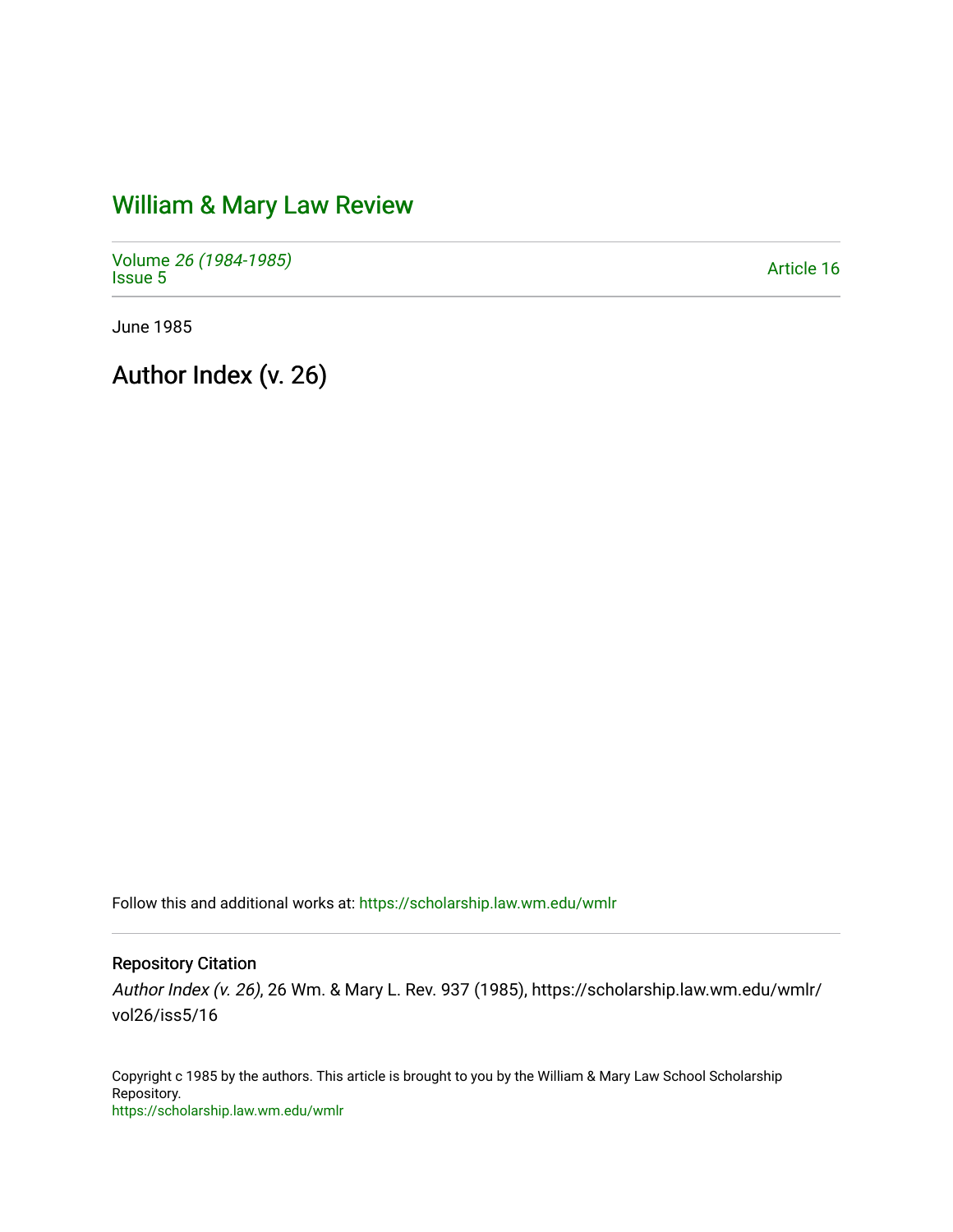| BROCK, John R.                                             |     | <b>KAMEN</b>  |
|------------------------------------------------------------|-----|---------------|
| Comment on "The Nylon Cur-                                 |     | En            |
| tain: America's National Bor-                              |     | ٤             |
| der and the Free Flow of<br>Ideas"                         | 797 | Ź             |
|                                                            |     | <b>LIGHTS</b> |
| BROWN, Marshall L., Jr.                                    |     | A             |
| Scientific and Technological                               |     | ī             |
| Information and the Exigen-                                |     |               |
| cies of Our Period  909                                    |     | <b>MALLO</b>  |
|                                                            |     | Pu            |
| BUCK, Kathleen A.<br>The First Amendment-An                |     | I             |
| Absolute Right?  851                                       |     | Ë             |
|                                                            |     | <b>NEUBO</b>  |
| CASPER, Gerhard                                            |     | Th            |
| The Constitutional Organiza-                               |     | I             |
| tion of the Government  177                                |     | I             |
| COLLINS, Tom A.                                            |     |               |
| Comment on "The Nylon Cur-                                 |     | PAGAN,        |
| tain: America's National Bor-                              |     | Civ           |
| der and the Free Flow of                                   |     | j             |
| Ideas"  801                                                |     | I<br>ś        |
|                                                            |     |               |
| DEVINS, Neal                                               |     | PERRY,        |
| School Desegregation Law in                                |     | $_{\rm Co1}$  |
| the 1980's: The Courts'                                    |     | t             |
| Abandonment of Brown v.                                    | 7   | ċ             |
| Board of Education                                         |     | I             |
| DOWD, Nancy E.                                             |     |               |
| The Test of Employee Status:                               |     | REDISE        |
| <b>Economic Realities and Title</b>                        |     | Lir<br>a      |
|                                                            | 75  | I             |
| DRESSLER, Joshua                                           |     |               |
| A Lesson In Incaution. Over-                               |     | <b>RINDSE</b> |
| work, and Fatigue: The Judi-                               |     | Sci           |
| cial Miscraftsmanship of                                   |     | I             |
| Segura v. United States 375                                |     | Ċ             |
|                                                            |     | <b>SCHAUI</b> |
| <b>EMERSON, Thomas I.</b><br>Comment on "Access to Classi- |     | Cul           |
| fied Information: Constitu-                                |     | a             |
| tional and Statutory Dimen-                                |     | t             |
| sions" $\dots\dots\dots\dots\dots\dots$ 845                |     | n             |
|                                                            |     |               |
| FEIN, Bruce E.                                             |     | <b>SHAPIR</b> |
| Access to Classified Informa-                              |     | Th            |
| tion: Constitutional and                                   |     | ľ             |
| Statutory Dimensions  805                                  |     | I             |
| GROSS, Leonard                                             |     | <b>SILVER</b> |
| Ethical Problems of Law Firm                               |     | Th            |
| Associates                                                 | 259 | я             |

**KBHINE, Robert D.** abargoes on Exports of Ideas<br>and Information: First Information: First Amendment Issues ......... **<sup>863</sup>** EY, Wallace **K. A** Critique of the Promise Model of Contract ......... 45 R, Jane P. nitive Damages for Wrongful Discharge of at **Will** Employees ....................... 449 **RNE, Burt** e Nylon Curtain: America's National Border and the Free Flow of Ideas ......... **<sup>719</sup>** John R. ril Rights and "Personal Inuries": Virginia's Statute of Limitations for Section **1983** Suits ..................... **<sup>199</sup>** Michael **J.** mment on "The Nylon Curtain: America's National Border and the Free Flow of Ideas" **..** ................. **793** , Martin H. nits on Scientific Expression and the Scope of the First Amendment Analysis **....... 897** KOPF, Elizabeth R. entific and Technological Information and the Exigencies of Our Period ......... **<sup>909</sup>** ER, Frederick Cuban Cigars, Cuban Books, and the Problem of Incidenal Restrictions on Communications .................. **<sup>779</sup> SHAPIRO,** Steven **R.** e Nylon Curtain: America's National Border and the Free Flow of Ideas ......... **<sup>719</sup> SILVER, Jay** The Duty to Rescue: **A** Reexamination and Proposal .... 423